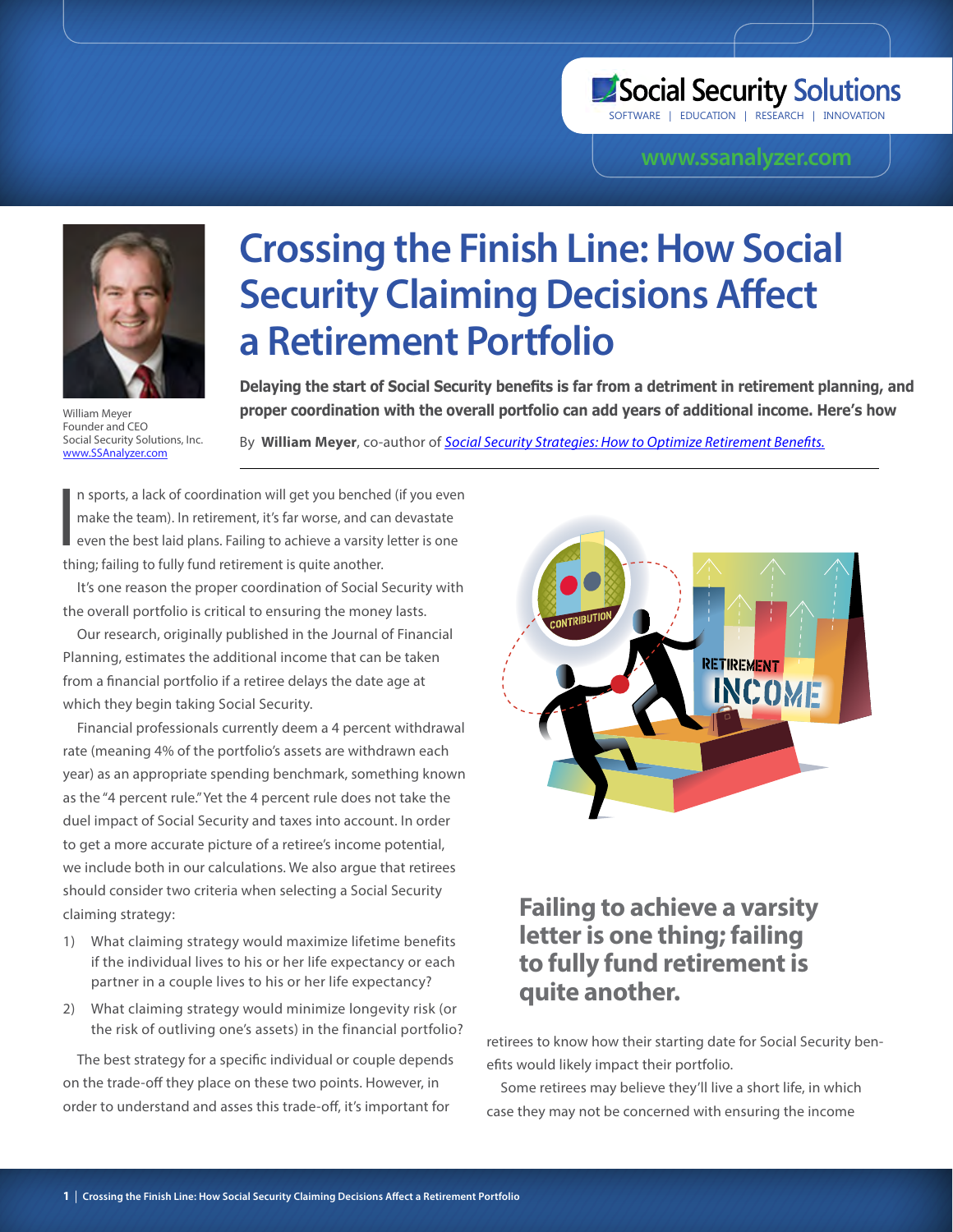| <b>Wealth</b> | <b>Spending</b><br>target SS<br>at 62 | <b>Begin</b><br><b>SS at 64</b> | <b>Begin</b><br><b>SS at 66</b> | <b>Begin</b><br><b>SS at 68</b> | <b>Begin</b><br><b>SS at 70</b> | <b>Spending</b><br>target SS<br>at 70 | <b>Increase</b><br><b>in</b><br>spending | <b>Increased</b><br>spending<br>at 62 per<br>\$100 |
|---------------|---------------------------------------|---------------------------------|---------------------------------|---------------------------------|---------------------------------|---------------------------------------|------------------------------------------|----------------------------------------------------|
| \$200,000     | \$21,700                              | $4+$                            | >10,537,000                     | >10,5187,000                    | >10,5296,000                    | \$23,650                              | \$1,950                                  |                                                    |
| \$250,000     | \$23,650                              | $3+$                            | $8+$                            | >10,5127,000                    | $>10,$ \$231,000                | \$25,550                              | \$1,900                                  | \$3.90                                             |
| \$300,000     | \$25,250                              | $3 -$                           | $8+$                            | >10,5118,000                    | >10, \$217,000                  | \$27,450                              | \$2,200                                  | \$3.20                                             |
| \$400,000     | \$28,350                              | 3                               | $7+$                            | >10, \$87,000                   | >10,5185,000                    | \$31,100                              | \$2,750                                  | \$3.10                                             |
| \$500,000     | \$31,000                              | $2+$                            | $6+$                            | >10, \$55,000                   | >10,5163,000                    | \$34,300                              | \$3,300                                  | \$2.65                                             |
| \$600,000     | \$33,550                              | $2+$                            | $5+$                            | $9+$                            | >10,5121,000                    | \$37,150                              | \$3,600                                  | \$2.55                                             |
| \$700,000     | \$36,150                              | $1+$                            | $4+$                            | $7+$                            | >10, \$37,000                   | \$39,750                              | \$3,600                                  | \$2.60                                             |
| \$800,000     | \$38!850                              | $1+$                            | $3+$                            | $6+$                            | $8+$                            | \$42,200                              | \$3,350                                  | \$2.70                                             |
| $-5900,000$   | \$41,700                              | $1+$                            | $2+$                            | $4+$                            | $6+$                            | \$44,650                              | \$2,950                                  | \$2.85                                             |
| \$1,000,000   | \$44,500                              | $0+$                            | $2+$                            | $3+$                            | $5+$                            | \$47,100                              | \$2,600                                  | \$2.80                                             |
| \$1,100,000   | \$47,100                              | $0+$                            | $1+$                            | $3+$                            | $4+$                            | \$49,350                              | \$2,250                                  | \$2.60                                             |
| \$1,200,000   | \$49,600                              | $0+$                            | $1+$                            | $2+$                            | $3+$                            | \$51,700                              | \$2,100                                  | \$2.50                                             |
| \$1,300,000   | \$52,100                              | $0+$                            | $1+$                            | $2+$ .                          | 3                               | \$54,200                              | \$2,100                                  | \$2.50                                             |
| \$1,400,000   | \$54,650                              | $0+$                            | $1+$                            | $2+$                            | $2+$                            | \$56,750                              | \$2,100                                  | \$2.55                                             |
| \$1,500,000   | \$57,150                              | $0+$                            | $1+$                            | $\overline{2}$                  | $2+$                            | \$59,250                              | \$2,100                                  | \$2.50                                             |

### **Table 1. Sustainable Spending Levels and Longevity Extensions by Wealth Level, PIA = \$1,500, 30-Year Planning Horizon**

*Note: We assume a 3.75 percent annual return including 2.5 percent inflation rate. Allwealth is held in a 401 (k). In the "Begin SS at" columns, 4+ denotes the portfolio's longevity lasts four full years plus part of a fifth year longer than if Social Security began at age 62. The notation ">10, \$37,000" denotes that the portfolio lasts another 10 year and there-is \$37,000 (rounded to the nearest \$1,000) remaining in the portfolio at the beginning of the next year. If the retiree lives to 92, the real cumulative lifetime benefit is \$117,720 higher if Social Security begins at 70 instead of 62.*

## **But for many retirees, the possibility of outliving their assets—and therefore income—is a major concern, something that's know as longevity risk.**

from their portfolio lasts. But for many retirees, the possibility of outliving their assets—and therefore income—is a major concern, something that's known as longevity risk. As such, delaying Social Security benefits would affect the longevity of an individual's portfolio. Simply put, if a retiree selects a Social Security claiming strategy that provides more benefits over their lifetime, his or her financial portfolio will therefore last longer. Let's put numbers to it.

Assume a retiree has an estimated monthly benefit amount (something known as a primary insurance amount in industry jargon) of \$1,500, a 30-year planning timeline and earns an annual return of 1.22 percent, which is a return that is consistent with the 4 percent rule. Delaying the beginning of Social Security benefits from ages 62 to 64, 66, 68, and 70 would affect